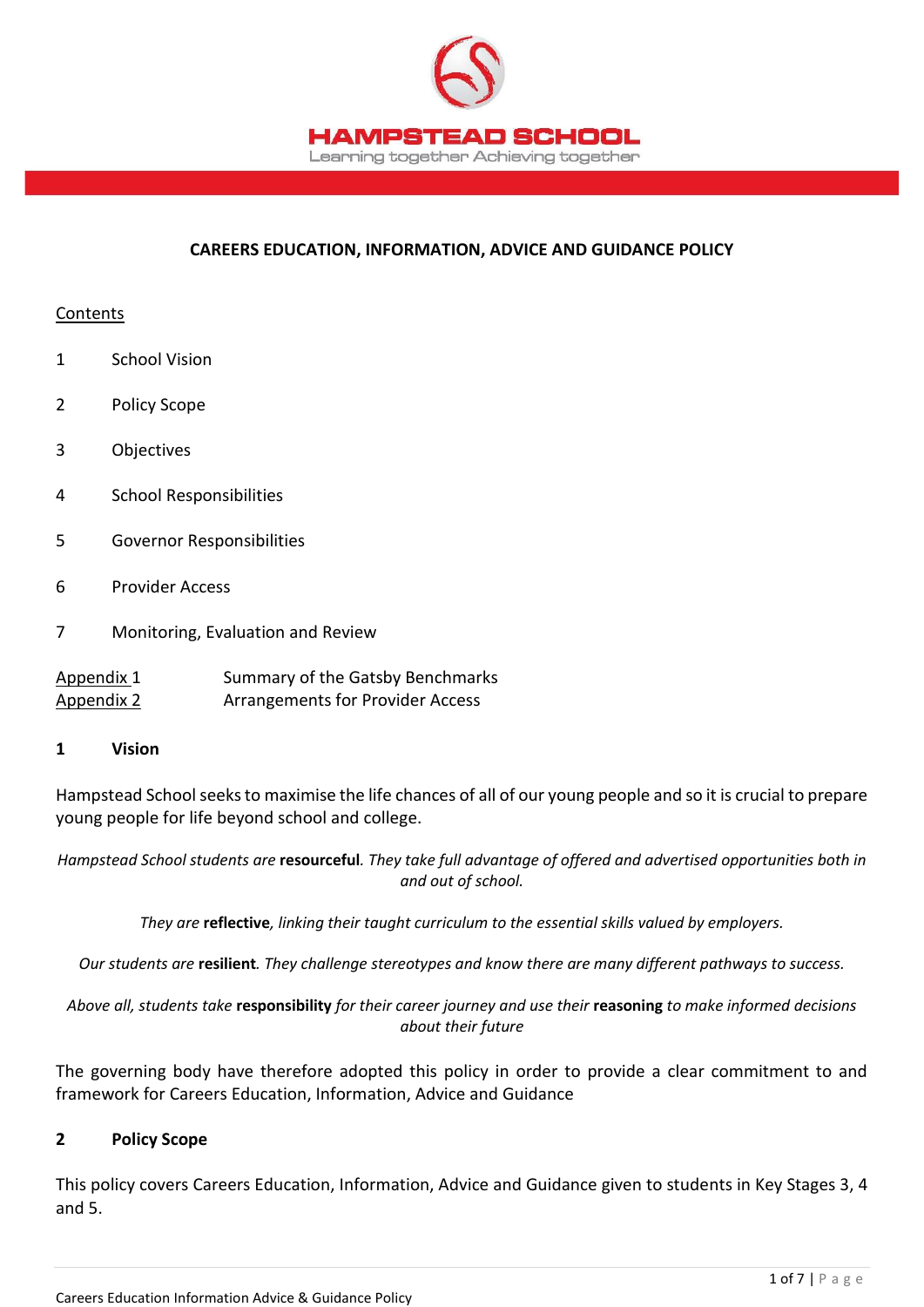The policy also applies to Year 13 students after they finish their examinations in June of their final year and before they start at their next place of education, employment or training. Though not necessarily in school regularly and attending lessons in July and August of Year 13, the policy is still applicable.

The policy has been reviewed in line with the DfE guidance document 'Careers guidance and access for education and training providers – Statutory guidance for governing bodies, school leaders and school staff. (DfE, Updated July 2021)

This policy accepts the 8 Gatsby Charitable Foundation's benchmarks as set out in the DfE guidance. They can be seen in Appendix 1of this policy

This policy covers the legal duty of schools to ensure that a range of education and training providers can access pupils in Year 7 to Year 13 for the purpose of informing them about approved technical education qualifications or apprenticeships.

This policy refers to events and opportunities in all Key Stages and in all years and these events will impact upon all students at the school.

All members of staff at Hampstead School are expected to be aware of this policy and the importance of Careers Education, Information, Advice and Guidance (CEIAG) in the education of students; CEIAG is not the sole responsibility of the Careers Leader.

It is important therefore that students leave school aware of themselves as individuals, aware of the opportunities available to them and able to make some decisions about their own life. They should be prepared for the transition from full time education to the world beyond. It is to these aspects of personal and social development that this policy will contribute.

# **3 Objectives:**

The objectives of the Careers Education, Information, Advice and Guidance policy are as follows:

To ensure that all students at the school receive a stable careers programme To enable all students to learn from information provided by the career and labour market The CEIAG programme should be individual and address the needs of each student To link the curriculum learning to careers learning To provide students with a series of encounters with employers and employees To provide students with experiences of workplace(s) To ensure that students have a series of encounters with further and higher education To provide each student with the opportunity to receive personal guidance

### **4 School Responsibilities**

The school has a series of statutory duties:

All registered pupils at the school must have access to independent careers advice in Years 7 to 13

This careers advice must be represented in an impartial manner, showing no bias towards a particular institution, education or work option

This advice must cover a range of education or training options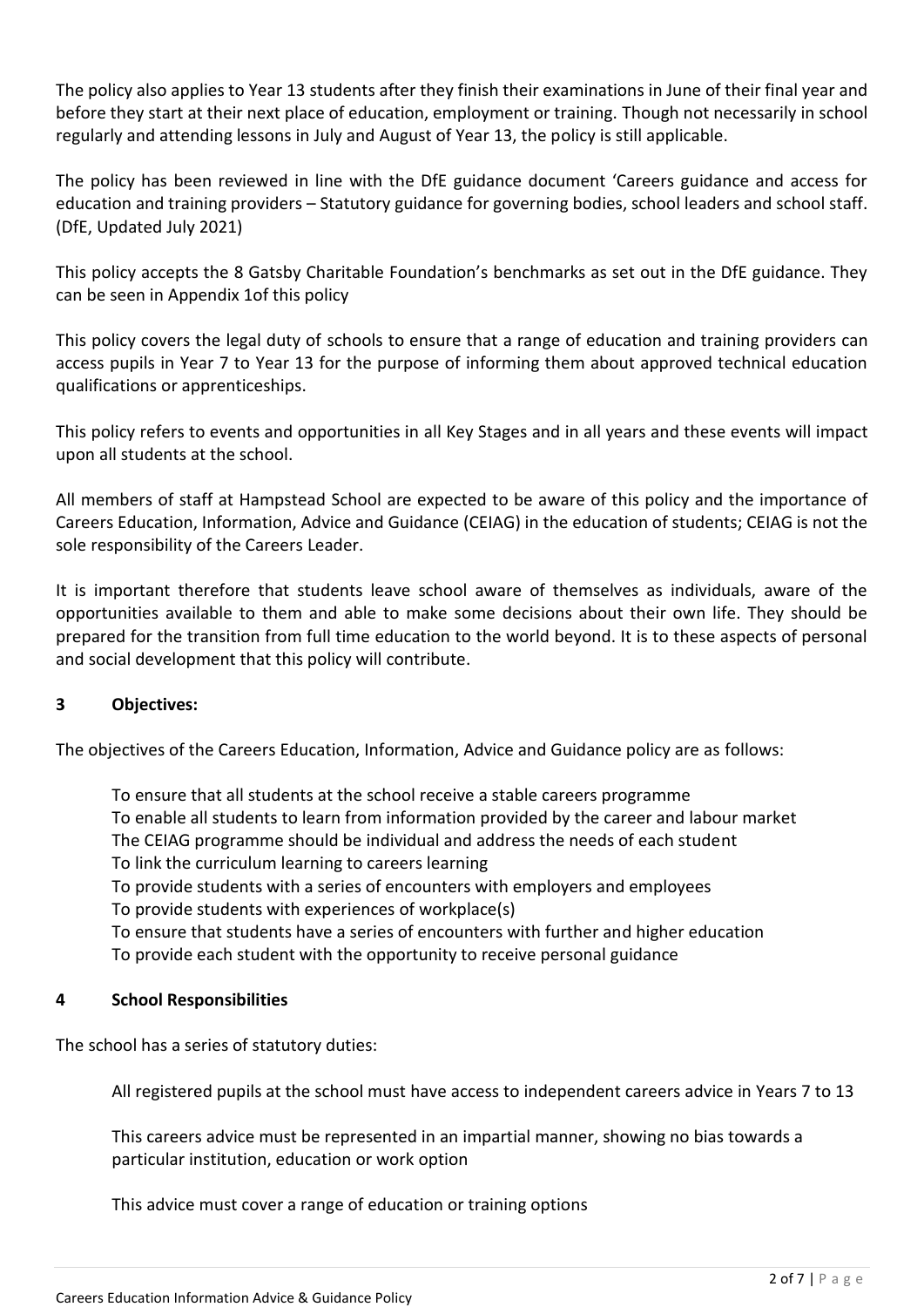This guidance must be in the best interests of the pupil

There must be an opportunity for education and training providers to access pupils in Year 7 – Year 13 in order to inform them about approved technical qualifications or apprenticeships. Cf. Section 6 of this policy

The school must have a clear policy setting out the manner in which providers will be given access to pupils. Cf. Section 6 and Appendix 2. This policy and these arrangements must be published

The school will base its careers provision around the Gatsby Benchmarks. A summary of these can be seen in Appendix 1, and they cross reference with the objectives of this policy cf. Section 3

Hampstead School believes that good CEIAG connects learning to the future. It motivates young people by giving them a clearer idea of the routes to jobs and careers that they will find engaging and rewarding. Good CEIAG widens pupils' horizons, challenges stereotypes and raises aspirations. It provides pupils with the knowledge and skills necessary to make successful transitions to the next stage of their life. This supports social mobility by improving opportunities for all young people, especially those from disadvantaged backgrounds and those with special educational needs and disabilities.

The school will continuously monitor its CEIAG offer and seek further improvement. This will be done by the personnel involved in the design and delivery of the programme as well as by external stakeholders who assess the work of the school (eg. School Improvement Partner or Ofsted)

# **5 Governor Responsibilities**

The governing body will ensure that the School has a clear policy on Careers Education, Information and Guidance (CEIAG) and that this is clearly communicated to all stakeholders. They should ensure that this policy is:

based on the eight Gatsby Benchmarks

meeting the school's legal requirements

The governing body will ensure that arrangements are in place to allow a range of educational and training providers to access pupils in Years 7 – 13.

There will be a member of the governing body who takes a strategic interest in CEIAG and encourages employer engagement

### **6 Provider Access**

This section of the policy sets out the school's arrangements for managing the access of providers to pupils at the school for the purpose of giving them information about the provider's education or training offer. This complies with the school's legal obligations under Section 42B of the Education Act 1997.

All pupils in years 7-13 are entitled: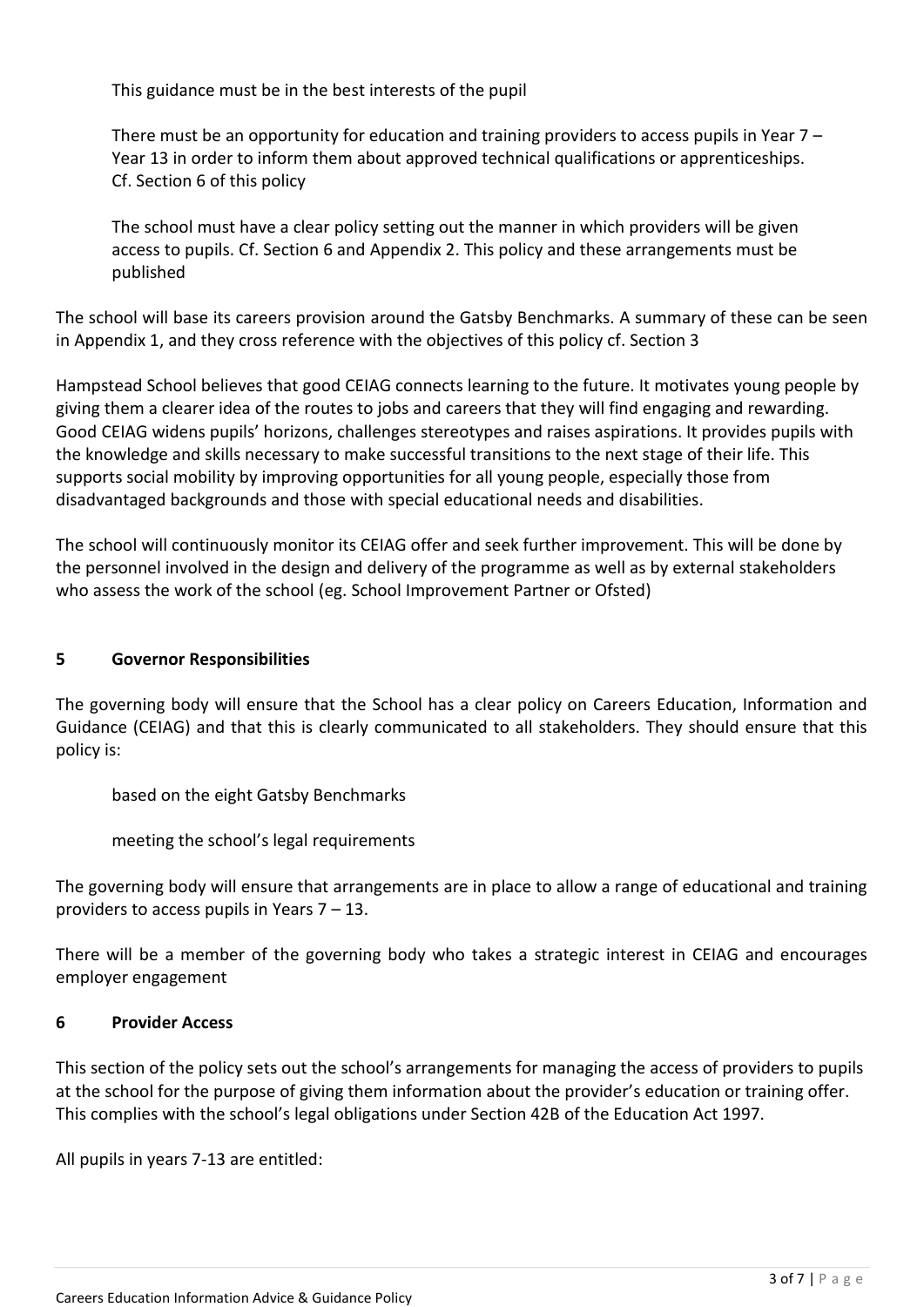to find out about technical education qualifications and apprenticeships opportunities, as part of a careers programme which provides information on the full range of education and training options available at each transition point;

to hear from a range of local providers about the opportunities they offer, including technical education and apprenticeships – through options events, assemblies and group discussions and taster events;

to understand how to make applications for the full range of academic and technical courses.

Appendix 2 shows the way in which education and training providers should get in touch with the school in order to gain access to pupils and/or parents to inform them about further opportunities

The school will then work with providers in order to identify the most effective opportunity for them to share information about education and training opportunities

## **7 Monitoring, Evaluation and Review**

The Headteacher will ensure that:

the work of the Careers Leader and CEIAG events are supported and monitored

a member of the Senior Leadership Team has an overview of CEIAG work and reports regularly back to the team

The effectiveness of this policy will be measured in a variety of ways:

Feedback from stakeholders;

Feedback from external visitors to the school such as the School Improvement Partner (SIP) or Ofsted;

Year 11, 12 and 13 intended and actual destinations data;

The number of students who are NEET in October having left the school in the previous summer. This figure can be compared to national figures as well as against the equivalent figure from similar schools

both nationally and within the county.

### **Policy Consultation & Review**

This policy is available on our school website and available on request from the Administration Office.

This policy was last reviewed and agreed by the Governors Quality of Education Committee on 8 February 2022. The policy will be reviewed on an annual basis. It is due to be reviewed again in the academic year 2022/2023.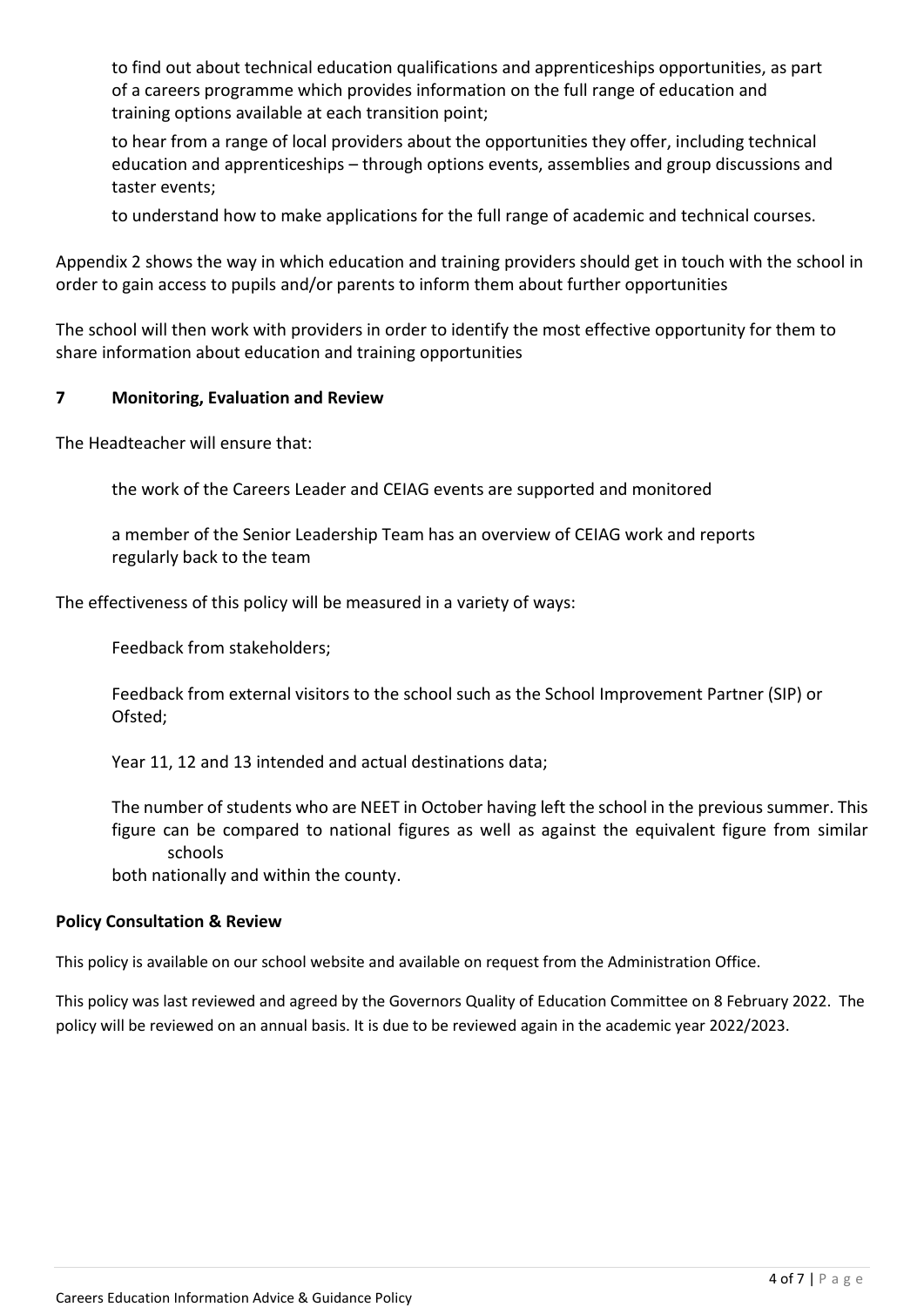| <b>The Gatsby Benchmarks</b>                                |                                                                                                                                                                                                                                                                            | <b>Appendix 1</b>                                                                                                                                                                                                                                                                                                                                                                                                                                                                                                                                                                   |
|-------------------------------------------------------------|----------------------------------------------------------------------------------------------------------------------------------------------------------------------------------------------------------------------------------------------------------------------------|-------------------------------------------------------------------------------------------------------------------------------------------------------------------------------------------------------------------------------------------------------------------------------------------------------------------------------------------------------------------------------------------------------------------------------------------------------------------------------------------------------------------------------------------------------------------------------------|
| 1. A stable careers<br>programme                            | Every school and college should<br>have an embedded programme of<br>career education and guidance that<br>is known and understood by<br>students, parents, teachers,<br>governors and employers.                                                                           | $\Box$ Every school should have a<br>stable, structured careers<br>programme that has the explicit<br>backing of the senior management<br>team, and has an identified and<br>appropriately trained person<br>responsible for it.<br>$\Box$ The careers programme should<br>be published on the school's website<br>in a way that enables pupils,<br>parents, teachers and employers to<br>access and understand it.<br>$\Box$ The programme should be<br>regularly evaluated with feedback<br>from pupils, parents, teachers and<br>employers as part of the evaluation<br>process. |
| 2. Learning from<br>career and labour<br>market information | Every student, and their parents,<br>should have access to good quality<br>information about future study<br>options and labour market<br>opportunities. They will need the<br>support of an informed adviser to<br>make best use of available<br>information.             | $\Box$ By the age of 14, all pupils<br>should have accessed and used<br>information about career paths and<br>the labour market to inform their<br>own decisions on study options.<br>$\Box$ Parents should be encouraged to<br>access and use information about<br>labour markets and future study<br>options to inform their support to<br>their children.                                                                                                                                                                                                                        |
| <b>3.Addressing the</b><br>needs of each<br>student         | Students have different career<br>guidance needs at different stages.<br>Opportunities for advice and<br>support need to be tailored to the<br>needs of each student. A school's<br>careers programme should embed<br>equality and diversity considerations<br>throughout. | $\Box$ A school's careers programme<br>should actively seek to challenge<br>stereotypical thinking and raise<br>aspirations.<br>$\Box$ Schools should keep systematic<br>records of the individual advice<br>given to each pupil, and subsequent<br>agreed decisions.<br>$\Box$ All pupils should have access to<br>these records to support their career<br>development.<br>$\Box$ Schools should collect and<br>maintain accurate data for each<br>pupil on their education, training or<br>employment destinations.                                                              |
| 4. Linking curriculum<br>learning to careers                | All teachers should link curriculum<br>learning with careers. STEM subject<br>teachers should highlight the<br>relevance of STEM subjects for a<br>wide range of future career paths.                                                                                      | $\Box$ By the age of 14, every pupil<br>should have had the opportunity to<br>learn how the different STEM<br>subjects help people to gain entry<br>to, and be more effective workers<br>within, a wide range of careers.                                                                                                                                                                                                                                                                                                                                                           |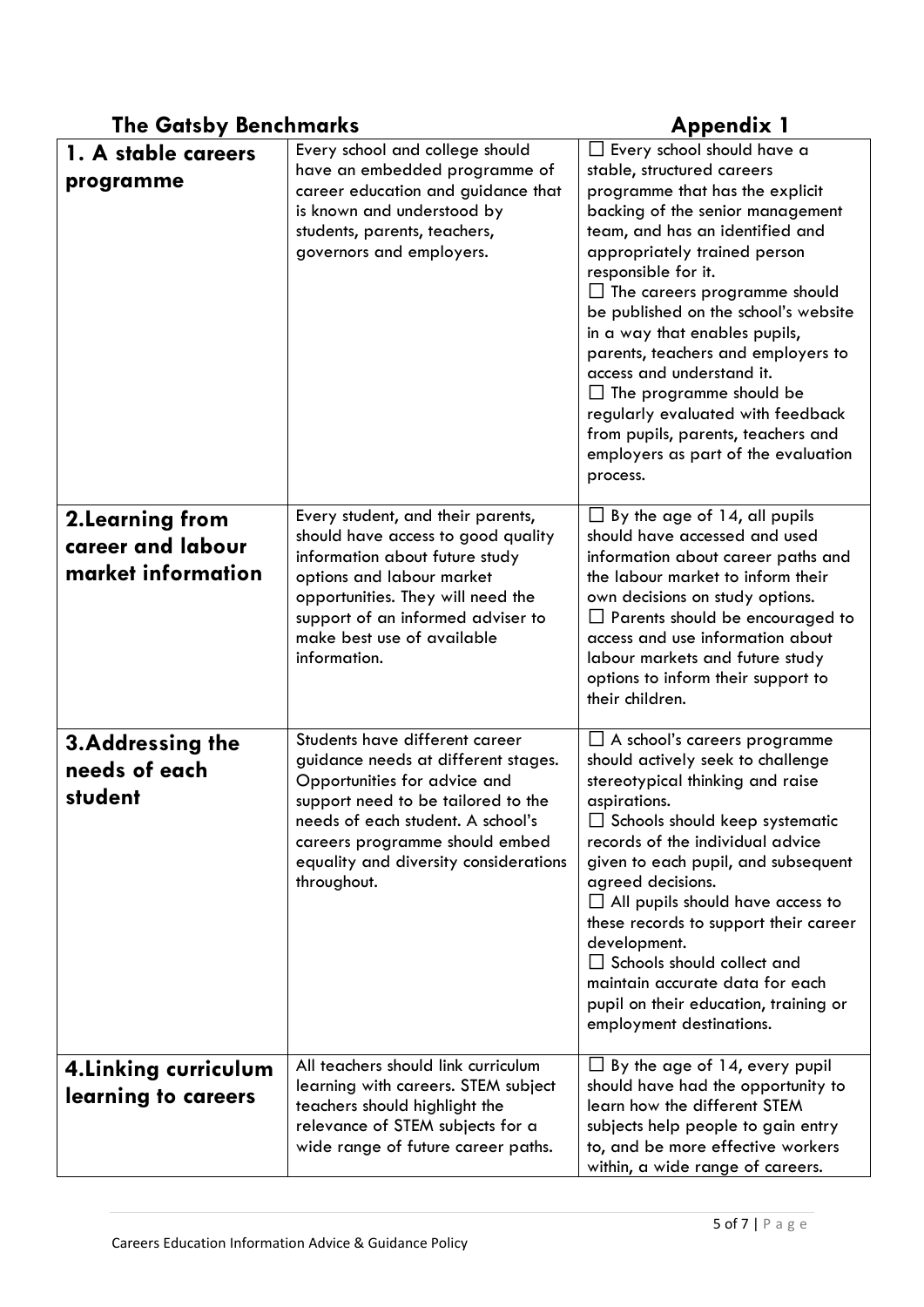| <b>5.Encounters with</b><br>employers and<br>employees      | Every student should have multiple<br>opportunities to learn from<br>employers about work, employment<br>and the skills that are valued in the<br>workplace. This can be through a<br>range of enrichment activities<br>including visiting speakers, mentoring<br>and enterprise schemes.                              | $\Box$ Every year, from the age of 11,<br>pupils should participate in at least<br>one meaningful encounter* with an<br>employer.<br>*A 'meaningful encounter' is one in<br>which the student has an opportunity<br>to learn about what work is like or<br>what it takes to be successful in the<br>workplace.                                                                                                                                                                                                                                                                                                                      |
|-------------------------------------------------------------|------------------------------------------------------------------------------------------------------------------------------------------------------------------------------------------------------------------------------------------------------------------------------------------------------------------------|-------------------------------------------------------------------------------------------------------------------------------------------------------------------------------------------------------------------------------------------------------------------------------------------------------------------------------------------------------------------------------------------------------------------------------------------------------------------------------------------------------------------------------------------------------------------------------------------------------------------------------------|
| <b>6.Experiences of</b><br>workplaces                       | Every student should have first-hand<br>experiences of the workplace<br>through work visits, work shadowing<br>and/or work experience to help<br>their exploration of career<br>opportunities, and expand their<br>networks.                                                                                           | $\Box$ By the age of 16, every pupil<br>should have had at least one<br>experience of a workplace,<br>additional to any part-time jobs they<br>may have.<br>$\Box$ By the age of 18, every pupil<br>should have had one further such<br>experience, additional to any part-<br>time jobs they may have.                                                                                                                                                                                                                                                                                                                             |
| <b>7.Encounters with</b><br>further and higher<br>education | All students should understand the<br>full range of learning opportunities<br>that are available to them. This<br>includes both academic and<br>vocational routes and learning in<br>schools, colleges, universities and in<br>the workplace.                                                                          | By the age of 16, every pupil<br>should have had a meaningful<br>encounter* with providers of the full<br>range of learning opportunities,<br>including Sixth Forms, colleges,<br>universities and apprenticeship<br>providers. This should include the<br>opportunity to meet both staff and<br>pupils.<br>$\Box$ By the age of 18, all pupils who<br>are considering applying for<br>university should have had at least<br>two visits to universities to meet staff<br>and pupils.<br>*A 'meaningful encounter' is one in<br>which the student has an opportunity<br>to explore what it is like to learn in<br>that environment. |
| <b>8. Personal guidance</b>                                 | Every student should have<br>opportunities for guidance interviews<br>with a career adviser, who could be<br>internal (a member of school staff)<br>or external, provided they are<br>trained to an appropriate level.<br>These should be available whenever<br>significant study or career choices<br>are being made. | $\Box$ Every pupil should have at least<br>one such interview by the age of 16,<br>and the opportunity for a further<br>interview by the age of 18.                                                                                                                                                                                                                                                                                                                                                                                                                                                                                 |